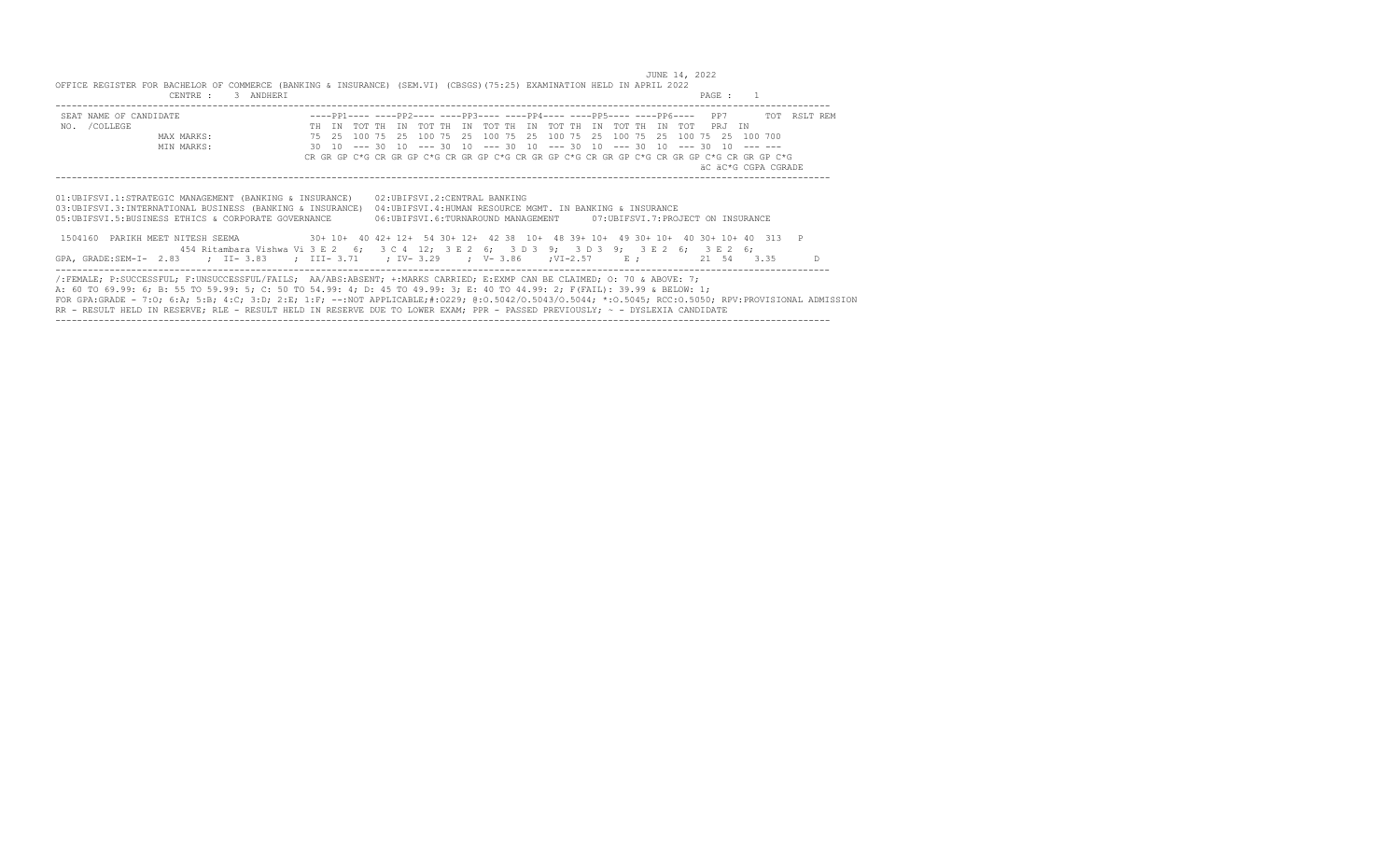JUNE 14, 2022<br>OFFICE REGISTER FOR BACHELOR OF COMMERCE (BANKING & INSURANCE) (SEM.VI) (CBSGS)(75:25) EXAMINATION HELD IN APRIL 2022<br>PAGE : 2 -----------------------------------------------------------------------------------------------------------------------------------------------

| SEAT NAME OF CANDIDATE                                                                                                                                                                                                                                                                                                                                                                                                                                                                                                                      |       |           | ----PP1---- ----PP2---- ----PP3---- ----PP4---- ----PP5---- ----PP6---- PP7                                                                                      |  |  |  |  |  |  |         | TOT RSLT REM        |    |
|---------------------------------------------------------------------------------------------------------------------------------------------------------------------------------------------------------------------------------------------------------------------------------------------------------------------------------------------------------------------------------------------------------------------------------------------------------------------------------------------------------------------------------------------|-------|-----------|------------------------------------------------------------------------------------------------------------------------------------------------------------------|--|--|--|--|--|--|---------|---------------------|----|
| NO. / COLLEGE                                                                                                                                                                                                                                                                                                                                                                                                                                                                                                                               | TH TN | ጥሰጥ ጥዞ TN | TOT THE IN TOT THE IN TOT THE IN TOT THE IN TOT                                                                                                                  |  |  |  |  |  |  | PR.T TN |                     |    |
| MAX MARKS:                                                                                                                                                                                                                                                                                                                                                                                                                                                                                                                                  | 75 25 |           | 100 75 25 100 75 25 100 75 25 100 75 25 100 75 25 100 75 25                                                                                                      |  |  |  |  |  |  |         | 100 700             |    |
| MIN MARKS:                                                                                                                                                                                                                                                                                                                                                                                                                                                                                                                                  |       |           | $30$ $10$ --- $30$ $10$ --- $30$ $10$ --- $30$ $10$ --- $30$ $10$ --- $30$ $10$ --- $30$ $10$ --- ---                                                            |  |  |  |  |  |  |         |                     |    |
|                                                                                                                                                                                                                                                                                                                                                                                                                                                                                                                                             |       |           | CR GR GP C*G CR GR GP C*G CR GR GP C*G CR GR GP C*G CR GR GP C*G CR GR GP C*G CR GR GP C*G                                                                       |  |  |  |  |  |  |         |                     |    |
|                                                                                                                                                                                                                                                                                                                                                                                                                                                                                                                                             |       |           |                                                                                                                                                                  |  |  |  |  |  |  |         | äC äC*G CGPA CGRADE |    |
|                                                                                                                                                                                                                                                                                                                                                                                                                                                                                                                                             |       |           |                                                                                                                                                                  |  |  |  |  |  |  |         |                     |    |
| 01:UBIFSVI.1:STRATEGIC MANAGEMENT (BANKING & INSURANCE)<br>03: UBIFSVI.3: INTERNATIONAL BUSINESS (BANKING & INSURANCE)<br>05:UBIFSVI.5:BUSINESS ETHICS & CORPORATE GOVERNANCE<br>1504161 ATTAR ANAS KHALID MARYAM 42 10 52 53 10 63 56 10 66 47 10 57 35 10 45 35 10 45 30 10 40 368 P<br>611 Manisha Education T 3 C 4 12; 3 A 6 18; 3 A 6 18; 3 B 5 15; 3 D 3 9; 3 D 3 9; 3 E 2 6;                                                                                                                                                        |       |           | 02:UBIFSVI.2:CENTRAL BANKING<br>04:UBIFSVI.4:HUMAN RESOURCE MGMT. IN BANKING & INSURANCE<br>06:UBIFSVI.6:TURNAROUND MANAGEMENT 07:UBIFSVI.7:PROJECT ON INSURANCE |  |  |  |  |  |  |         |                     |    |
| GPA, GRADE:SEM-I- 2.83 ; II-3.50 ; III-4.29 ; IV-2.86 ; V-4.00 ;VI-4.14 C; 21 87 3.60                                                                                                                                                                                                                                                                                                                                                                                                                                                       |       |           |                                                                                                                                                                  |  |  |  |  |  |  |         |                     | D. |
| /:FEMALE; P:SUCCESSFUL; F:UNSUCCESSFUL/FAILS; AA/ABS:ABSENT; +:MARKS CARRIED; E:EXMP CAN BE CLAIMED; 0: 70 & ABOVE: 7;<br>A: 60 TO 69.99: 6; B: 55 TO 59.99: 5; C: 50 TO 54.99: 4; D: 45 TO 49.99: 3; E: 40 TO 44.99: 2; F(FAIL): 39.99 & BELOW: 1;<br>FOR GPA:GRADE - 7:0; 6:A; 5:B; 4:C; 3:D; 2:E; 1:F; --:NOT APPLICABLE;#:0229; 0:0.5042/0.5043/0.5044; *:0.5045; RCC:0.5050; RPV:PROVISIONAL ADMISSION<br>RR - RESULT HELD IN RESERVE: RLE - RESULT HELD IN RESERVE DUE TO LOWER EXAM: PPR - PASSED PREVIOUSLY: ~ - DYSLEXIA CANDIDATE |       |           |                                                                                                                                                                  |  |  |  |  |  |  |         |                     |    |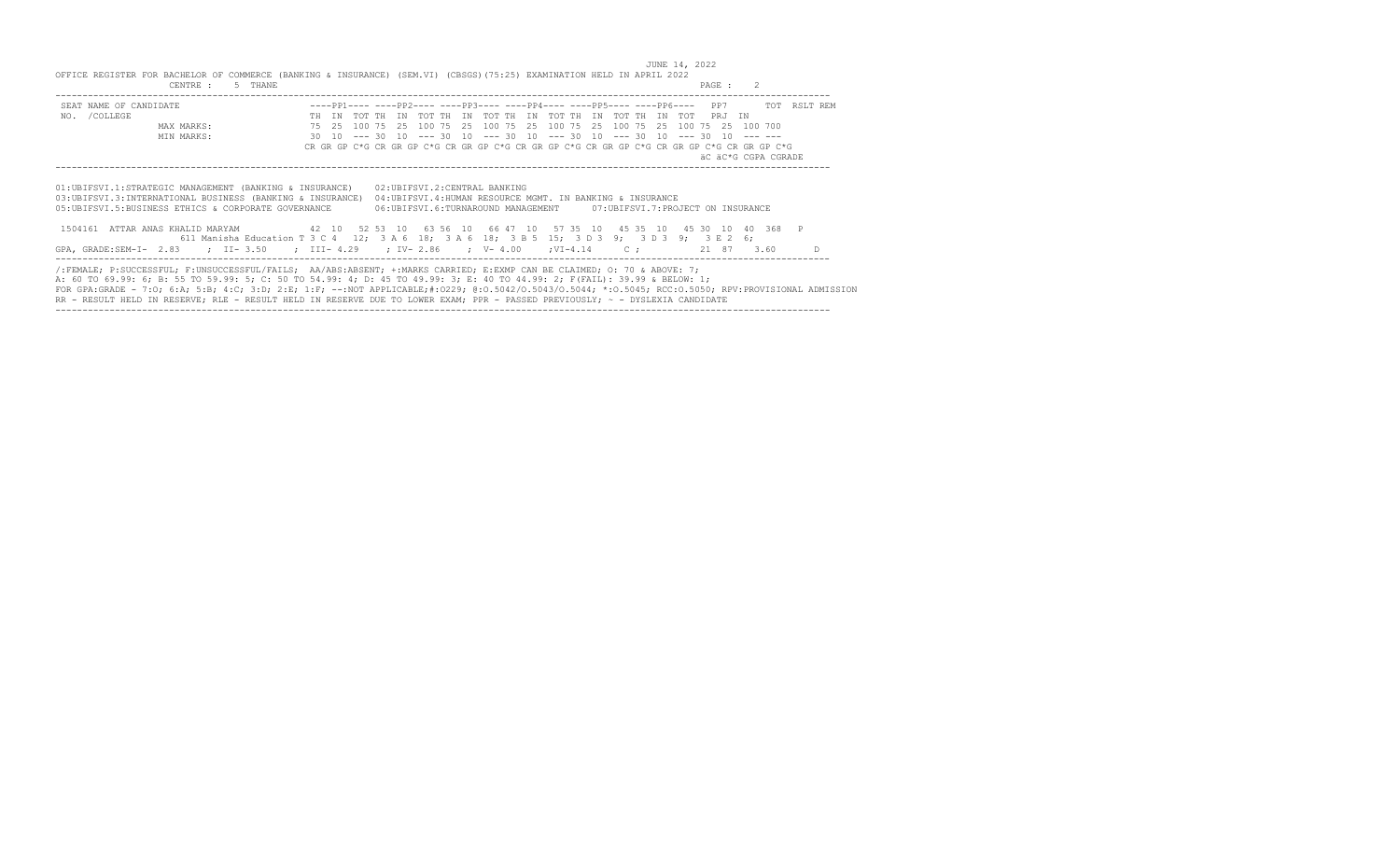JUNE 14, 2022 OFFICE REGISTER FOR BACHELOR OF COMMERCE (BANKING & INSURANCE) (SEM.VI) (CBSGS)(75:25) EXAMINATION HELD IN APRIL 2022 CENTRE : 7 VASAI PAGE : 3 ----------------------------------------------------------------------------------------------------------------------------------------------- SEAT NAME OF CANDIDATE ----PP1---- ----PP2---- ----PP3---- ----PP4---- ----PP5---- ----PP6---- PP7 TOT RSLT REM TH IN TOT TH IN TOT TH IN TOT TH IN TOT TH IN TOT TH IN TOT TH IN TOT TH IN TOT PRJ IN TOT PRJ IN TOT TH IN TOT TH IN TOT TH IN TOT TH IN TOT TH IN TOT TH IN TOT TH IN TOT TH IN TOT TH IN TOT TH IN TOT TH IN TOT THE IN THE MAX MARKS: 75 25 100 75 25 100 75 25 100 75 25 100 75 25 100 75 25 100 75 25 100 700 MIN MARKS: 30 10 --- 30 10 --- 30 10 --- 30 10 --- 30 10 --- 30 10 --- 30 10 --- --- CR GR GP C\*G CR GR GP C\*G CR GR GP C\*G CR GR GP C\*G CR GR GP C\*G CR GR GP C\*G CR GR GP C\*G äC äC\*G CGPA CGRADE ----------------------------------------------------------------------------------------------------------------------------------------------- 01:UBIFSVI.1:STRATEGIC MANAGEMENT (BANKING & INSURANCE) 02:UBIFSVI.2:CENTRAL BANKING 03:UBIFSVI.3:INTERNATIONAL BUSINESS (BANKING & INSURANCE) 04:UBIFSVI.4:HUMAN RESOURCE MGMT. IN BANKING & INSURANCE 05:UBIFSVI.5:BUSINESS ETHICS & CORPORATE GOVERNANCE 06:UBIFSVI.6:TURNAROUND MANAGEMENT 07:UBIFSVI.7:PROJECT ON INSURANCE 1504162 GONSALVES JOHN PHILIP LISA 50 20+ 70 30+ 18+ 48 50 22+ 72 36 20+ 56 30+ 22+ 52 30+ 20+ 50 40+ 22+ 62 410 P 893 Pragat Samajik Shik 3 O 7 21; 3 D 3 9; 3 O 7 21; 3 B 5 15; 3 C 4 12; 3 C 4 12; 3 A 6 18; GPA, GRADE:SEM-I- 2.83 ; II- 2.50 ; III- 2.00 ; IV- 2.86 ; V- 5.14 ; VI-5.14 B; 21 108 3.41 1504163 GONSALVES JOSEPH PHILIP LISA 54 20+ 74 65 18+ 83 62 22+ 84 42 20+ 62 63 22+ 85 45 20+ 65 40+ 22+ 62 515 P RLE 893 Pragat Samajik Shik 3 O 7 21; 3 O 7 21; 3 O 7 21; 3 A 6 18; 3 O 7 21; 3 A 6 18; 3 A 6 18; GPA, GRADE:SEM-I- 3.00 ; II- 2.33 ; III- 2.00 ; IV- 2.14 ; V- 0.00 ;VI-6.57 A ; 21 138 0.00 F ----------------------------------------------------------------------------------------------------------------------------------------------- /:FEMALE; P:SUCCESSFUL; F:UNSUCCESSFUL/FAILS; AA/ABS:ABSENT; +:MARKS CARRIED; E:EXMP CAN BE CLAIMED; O: 70 & ABOVE: 7;

A: 60 TO 69.99: 6; B: 55 TO 59.99: 5; C: 50 TO 54.99: 4; D: 45 TO 49.99: 3; E: 40 TO 44.99: 2; F(FAIL): 39.99 & BELOW: 1; FOR GPA:GRADE - 7:O; 6:A; 5:B; 4:C; 3:D; 2:E; 1:F; --:NOT APPLICABLE;#:O229; @:O.5042/O.5043/O.5044; \*:O.5045; RCC:O.5050; RPV:PROVISIONAL ADMISSION RR - RESULT HELD IN RESERVE; RLE - RESULT HELD IN RESERVE DUE TO LOWER EXAM; PPR - PASSED PREVIOUSLY; ~ - DYSLEXIA CANDIDATE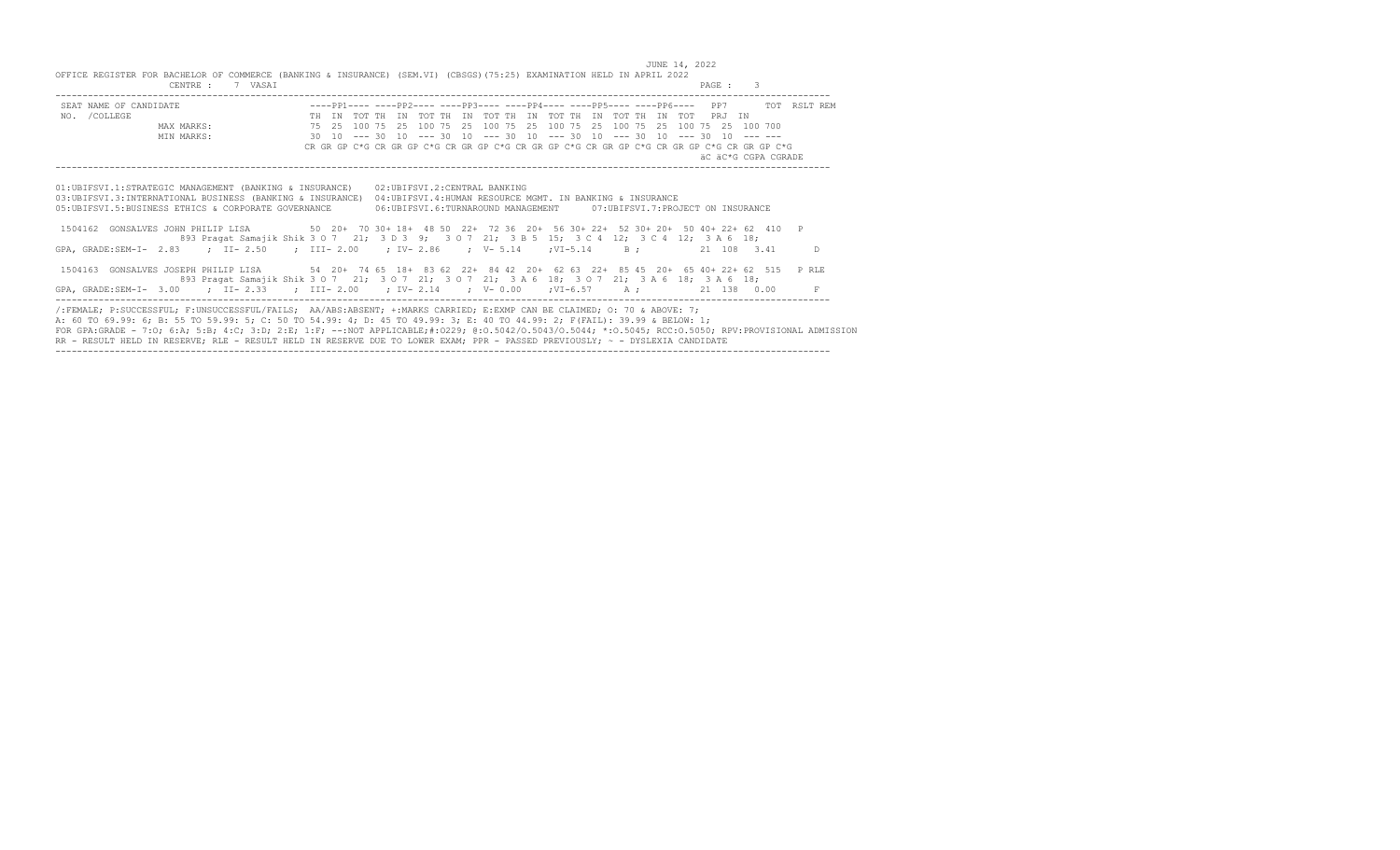JUNE 14, 2022

| OFFICE REGISTER FOR BACHELOR OF COMMERCE (BANKING & INSURANCE) (SEM.VI) (CBSGS) (75:25) EXAMINATION HELD IN APRIL 2022<br>CENTRE: 10 ULHASNAGAR                                                                                                                                                                                                                                                                                                                                                                                             |  |                                                                                             | PAGE : 4 |                     |
|---------------------------------------------------------------------------------------------------------------------------------------------------------------------------------------------------------------------------------------------------------------------------------------------------------------------------------------------------------------------------------------------------------------------------------------------------------------------------------------------------------------------------------------------|--|---------------------------------------------------------------------------------------------|----------|---------------------|
| SEAT NAME OF CANDIDATE<br>NO. /COLLEGE THE IN TOT THE IN TOT THE IN TOT THE IN TOT THE IN TOT THE IN TOT THE IN TOT THE IN TOT THE IN TOT<br>MAX MARKS: 75 25 100 75 25 100 75 25 100 75 25 100 75 25 100 75 25 100 75 25 100 76<br>                                                                                                                                                                                                                                                                                                        |  | CR GR GP C*G CR GR GP C*G CR GR GP C*G CR GP C*G CR GP C*G CR GP C*G CR GP C*G CR GR GP C*G |          | äC äC*G CGPA CGRADE |
| 01:UBIFSVI.1:STRATEGIC MANAGEMENT (BANKING & INSURANCE) 02:UBIFSVI.2:CENTRAL BANKING<br>03: UBIFSVI.3: INTERNATIONAL BUSINESS (BANKING & INSURANCE) 04: UBIFSVI.4: HUMAN RESOURCE MGMT. IN BANKING & INSURANCE<br>05: UBIFSVI.5: BUSINESS ETHICS & CORPORATE GOVERNANCE                                                                                                                                                                                                                                                                     |  | 06:UBIFSVI.6:TURNAROUND MANAGEMENT 07:UBIFSVI.7:PROJECT ON INSURANCE                        |          |                     |
| 1504164 SHAIKH FEROZ SALIM MUMTAZ 35+ 20+ 55 30+ 20+ 50 30+ 21+ 51 37+ 19+ 56 57 20+ 77 62 20+ 82 64 19 83 454 PRLE<br>GPA, GRADE:SEM-I- 2.17 : II-3.33 : III-0.00 : IV-0.00 : V-5.71 : VI-5.57 B: 21 117 0.00                                                                                                                                                                                                                                                                                                                              |  | 362 St. Paul College 3 B 5 15; 3 C 4 12; 3 C 4 12; 3 B 5 15; 3 0 7 21; 3 0 7 21; 3 0 7 21;  |          | F                   |
| 1504165 BORADE NITIN NILESH NIKITA 44 13+ 57 45 16+ 61 38 12+ 50 30+ 11+ 41 41 14+ 55 30+ 12+ 42 55+ 14+ 69 375 PRLE<br>GPA, GRADE:SEM-I- 2.50 : II-3.50 : III-2.43 : IV-0.00 : V-5.00 : VI-4.29 C: 21 90 0.00                                                                                                                                                                                                                                                                                                                              |  | 621 S. S. T College of 3 B 5 15; 3 A 6 18; 3 C 4 12; 3 E 2 6; 3 B 5 15; 3 E 2 6; 3 A 6 18;  |          | F                   |
| 1504166 /JAISWAR ARTHI JANARDHAN RITADEVI 30+18+ 48 30+18+ 48 30+18+ 48 30+20+ 50 30+19+ 49 57 17+ 74 64+20+84 401 P<br>GPA, GRADE:SEM-I- 2.50 ; II-2.17 ; III-3.14 ; IV-2.14 ; V-4.14 ; VI-4.29 C; 21 90 3.06 D                                                                                                                                                                                                                                                                                                                            |  | 974 Vedanta College of 3 D 3 9; 3 D 3 9; 3 D 3 9; 3 C 4 12; 3 D 3 9; 3 O 7 21; 3 O 7 21;    |          |                     |
| /:FEMALE; P:SUCCESSFUL; F:UNSUCCESSFUL/FAILS; AA/ABS:ABSENT; +:MARKS CARRIED; E:EXMP CAN BE CLAIMED; O: 70 & ABOVE: 7;<br>A: 60 TO 69.99: 6; B: 55 TO 59.99: 5; C: 50 TO 54.99: 4; D: 45 TO 49.99: 3; E: 40 TO 44.99: 2; F(FAIL): 39.99 & BELOW: 1;<br>FOR GPA:GRADE - 7:0; 6:A; 5:B; 4:C; 3:D; 2:E; 1:F; --:NOT APPLICABLE;#:0229; 0:0.5042/0.5043/0.5044; *:0.5045; RCC:0.5050; RPV:PROVISIONAL ADMISSION<br>RR - RESULT HELD IN RESERVE: RLE - RESULT HELD IN RESERVE DUE TO LOWER EXAM: PPR - PASSED PREVIOUSLY: ~ - DYSLEXIA CANDIDATE |  |                                                                                             |          |                     |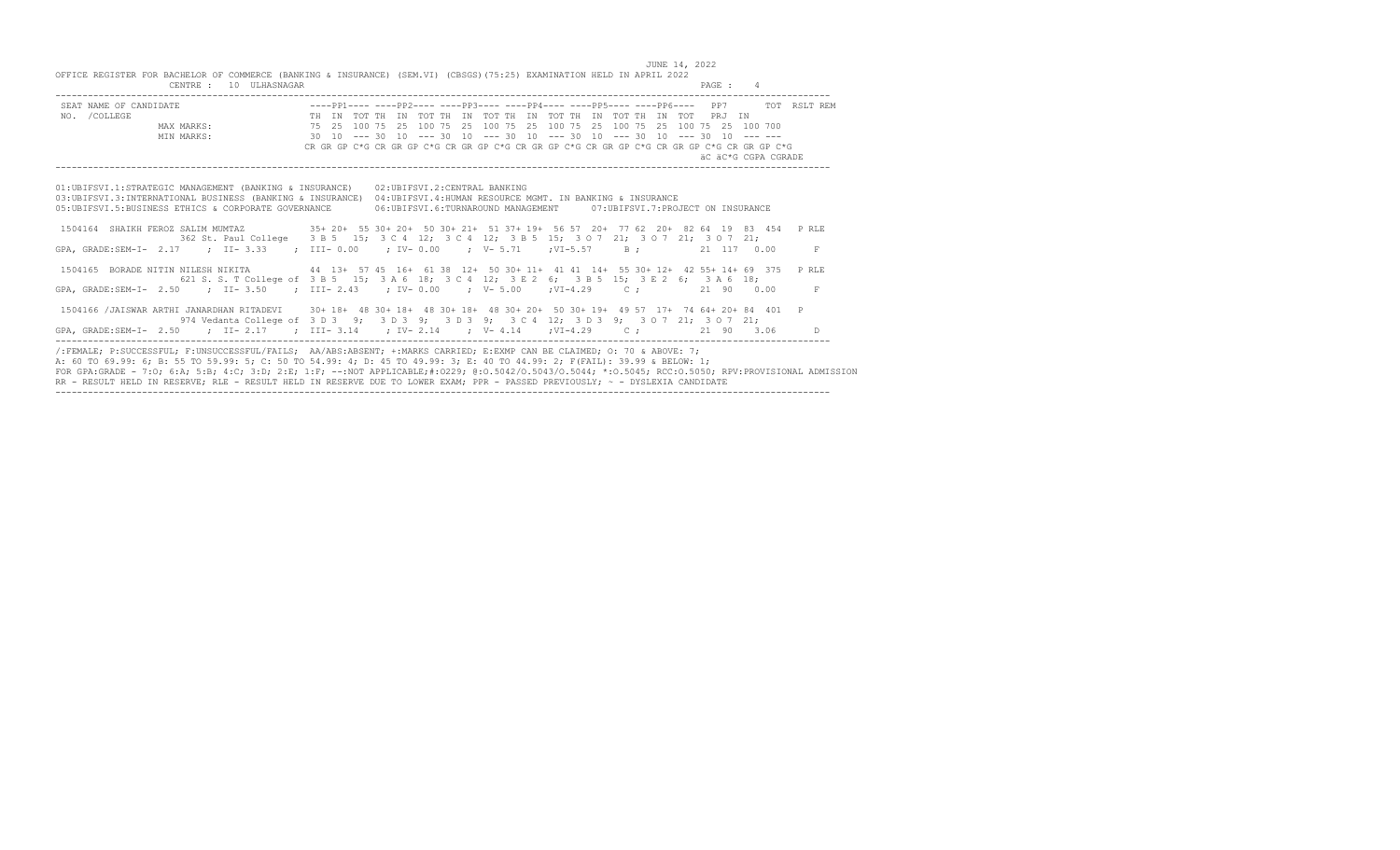JUNE 14, 2022 OFFICE REGISTER FOR BACHELOR OF COMMERCE (BANKING & INSURANCE) (SEM.VI) (CBSGS)(75:25) EXAMINATION HELD IN APRIL 2022 CENTRE : 6 NAVI MUMBAI PAGE : 5 -----------------------------------------------------------------------------------------------------------------------------------------------

| SEAT NAME OF CANDIDATE                                                                                                                                                                                                                                                                                                                                                                                                                                                                                                                      |  |  |  |  | ----PP1---- ----PP2---- ----PP3---- ----PP4---- ----PP5---- ----PP6---- PP7                                                                                        |  |  |  |  |  |  |                     | TOT RSLT REM |    |
|---------------------------------------------------------------------------------------------------------------------------------------------------------------------------------------------------------------------------------------------------------------------------------------------------------------------------------------------------------------------------------------------------------------------------------------------------------------------------------------------------------------------------------------------|--|--|--|--|--------------------------------------------------------------------------------------------------------------------------------------------------------------------|--|--|--|--|--|--|---------------------|--------------|----|
| NO. / COLLEGE                                                                                                                                                                                                                                                                                                                                                                                                                                                                                                                               |  |  |  |  | TH IN TOT TH IN TOT TH IN TOT TH IN TOT TH IN TOT TH IN TOT PRJ IN                                                                                                 |  |  |  |  |  |  |                     |              |    |
| MAX MARKS:                                                                                                                                                                                                                                                                                                                                                                                                                                                                                                                                  |  |  |  |  | 75   25   100   75   25   100   75   25   100   75   25   100   75   25   100   75   25   100   700                                                                |  |  |  |  |  |  |                     |              |    |
| MIN MARKS:                                                                                                                                                                                                                                                                                                                                                                                                                                                                                                                                  |  |  |  |  | 30 10 --- 30 10 --- 30 10 --- 30 10 --- 30 10 --- 30 10 --- 30 10 --- --                                                                                           |  |  |  |  |  |  |                     |              |    |
|                                                                                                                                                                                                                                                                                                                                                                                                                                                                                                                                             |  |  |  |  | CR GR GP C*G CR GR GP C*G CR GR GP C*G CR GR GP C*G CR GR GP C*G CR GR GP C*G CR GR GP C*G                                                                         |  |  |  |  |  |  |                     |              |    |
|                                                                                                                                                                                                                                                                                                                                                                                                                                                                                                                                             |  |  |  |  |                                                                                                                                                                    |  |  |  |  |  |  | äC äC*G CGPA CGRADE |              |    |
|                                                                                                                                                                                                                                                                                                                                                                                                                                                                                                                                             |  |  |  |  |                                                                                                                                                                    |  |  |  |  |  |  |                     |              |    |
| 01:UBIFSVI.1:STRATEGIC MANAGEMENT (BANKING & INSURANCE)<br>03: UBIFSVI.3: INTERNATIONAL BUSINESS (BANKING & INSURANCE)<br>05: UBIFSVI.5: BUSINESS ETHICS & CORPORATE GOVERNANCE<br>1504167 ROSIA KUNAL GOVIND HIRABAI 30+ 18+ 48 30+ 18+ 48 30+ 19+ 49 51 18+ 69 30+ 20+ 50 30+ 18+ 48 68+ 20+ 88 400 P<br>604 Sanpada College of 3 D 3 9; 3 D 3 9; 3 D 3 9; 3 A 6 18; 3 C 4 12; 3 D 3 9; 3 O 7 21;                                                                                                                                         |  |  |  |  | 02: UBIFSVI.2: CENTRAL BANKING<br>04:UBIFSVI.4:HUMAN RESOURCE MGMT. IN BANKING & INSURANCE<br>06:UBIFSVI.6:TURNAROUND MANAGEMENT 07:UBIFSVI.7:PROJECT ON INSURANCE |  |  |  |  |  |  |                     |              |    |
| GPA, GRADE:SEM-I- 2.33 ; II- 3.17 ; III- 2.29 ; IV- 3.00 ; V- 4.14 ; VI-4.14 C; 21 87 3.18                                                                                                                                                                                                                                                                                                                                                                                                                                                  |  |  |  |  |                                                                                                                                                                    |  |  |  |  |  |  |                     |              | D. |
| /:FEMALE; P:SUCCESSFUL; F:UNSUCCESSFUL/FAILS; AA/ABS:ABSENT; +:MARKS CARRIED; E:EXMP CAN BE CLAIMED; O: 70 & ABOVE: 7;<br>A: 60 TO 69.99: 6; B: 55 TO 59.99: 5; C: 50 TO 54.99: 4; D: 45 TO 49.99: 3; E: 40 TO 44.99: 2; F(FAIL): 39.99 & BELOW: 1;<br>FOR GPA:GRADE - 7:0; 6:A; 5:B; 4:C; 3:D; 2:E; 1:F; --:NOT APPLICABLE;#:0229; 0:0.5042/0.5043/0.5044; *:0.5045; RCC:0.5050; RPV:PROVISIONAL ADMISSION<br>RR - RESULT HELD IN RESERVE: RLE - RESULT HELD IN RESERVE DUE TO LOWER EXAM: PPR - PASSED PREVIOUSLY: ~ - DYSLEXIA CANDIDATE |  |  |  |  |                                                                                                                                                                    |  |  |  |  |  |  |                     |              |    |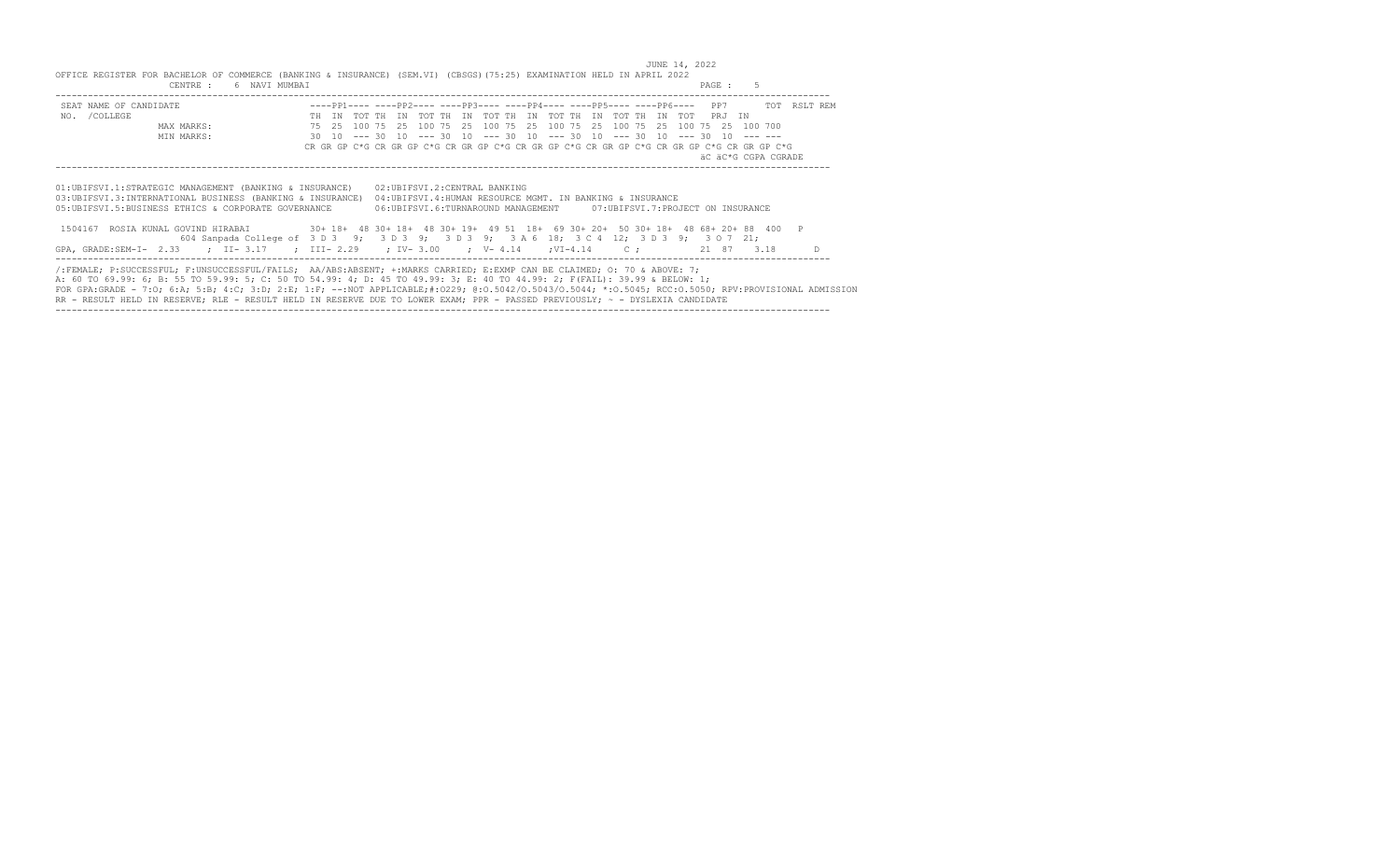JUNE 14, 2022 OFFICE REGISTER FOR BACHELOR OF COMMERCE (BANKING & INSURANCE) (SEM.VI) (CBSGS)(75:25) EXAMINATION HELD IN APRIL 2022 CENTRE : 97 BORIVALI PAGE : 6 ----------------------------------------------------------------------------------------------------------------------------------------------- SEAT NAME OF CANDIDATE ----PP1---- ----PP2---- ----PP3---- ----PP4---- ----PP5---- ----PP6---- PP7 TOT RSLT REM TH IN TOT TH IN TOT TH IN TOT TH IN TOT TH IN TOT TH IN TOT PRJ IN MAX MARKS: 75 25 100 75 25 100 75 25 100 75 25 100 75 25 100 75 25 100 75 25 100 700 MIN MARKS: 30 10 --- 30 10 --- 30 10 --- 30 10 --- 30 10 --- 30 10 --- 30 10 --- --- CR GR GP C\*G CR GR GP C\*G CR GR GP C\*G CR GR GP C\*G CR GR GP C\*G CR GR GP C\*G CR GR GP C\*G äC äC\*G CGPA CGRADE ----------------------------------------------------------------------------------------------------------------------------------------------- 01:UBIFSVI.1:STRATEGIC MANAGEMENT (BANKING & INSURANCE) 02:UBIFSVI.2:CENTRAL BANKING 03:UBIFSVI.3:INTERNATIONAL BUSINESS (BANKING & INSURANCE) 04:UBIFSVI.4:HUMAN RESOURCE MGMT. IN BANKING & INSURANCE 05:UBIFSVI.5:BUSINESS ETHICS & CORPORATE GOVERNANCE 06:UBIFSVI.6:TURNAROUND MANAGEMENT 07:UBIFSVI.7:PROJECT ON INSURANCE 1504168 /SONGIRE SONULI ASHOK ASHA 36+ 18+ 54 62 18+ 80 30+ 16+ 46 30+ 17+ 47 32+ 10+ 42 30+ 14+ 44 62+ 20+ 82 395 P

|                                                                                                                         | 156 S. S. & L. S. Patka 3 C 4 12; 3 0 7 21; 3 D 3 9; 3 D 3 9; 3 E 2 6; 3 E 2 6; 3 O 7 21; |   |
|-------------------------------------------------------------------------------------------------------------------------|-------------------------------------------------------------------------------------------|---|
| GPA, GRADE:SEM-I- 3.17 ; II- 4.33 ; III- 2.86 ; IV- 2.71 ; V- 4.14 ; VI-4.00 C; 21 84 3.54                              |                                                                                           | D |
| 1504169 /WALKAR ANKITA SURESH SANDHYA 30+ 15+ 45 38+ 15+ 53 30+ 13+ 43 30+ 14+ 44 30+ 10+ 40 35 10+ 45 69+ 22+ 91 361 P |                                                                                           |   |
|                                                                                                                         | 156 S. S. & L. S. Patka 3 D 3 9; 3 C 4 12; 3 E 2 6; 3 E 2 6; 3 E 2 6; 3 D 3 9; 3 O 7 21;  |   |
| GPA, GRADE:SEM-I- 3.17 ; II-3.00 ; III-2.57 ; IV-2.43 ; V-3.43 ;VI-3.29 D; 21 69 2.9800.02 D                            |                                                                                           |   |

/:FEMALE; P:SUCCESSFUL; F:UNSUCCESSFUL/FAILS; AA/ABS:ABSENT; +:MARKS CARRIED; E:EXMP CAN BE CLAIMED; O: 70 & ABOVE: 7; A: 60 TO 69.99: 6; B: 55 TO 59.99: 5; C: 50 TO 54.99: 4; D: 45 TO 49.99: 3; E: 40 TO 44.99: 2; F(FAIL): 39.99 & BELOW: 1; FOR GPA:GRADE - 7:O; 6:A; 5:B; 4:C; 3:D; 2:E; 1:F; --:NOT APPLICABLE;#:O229; @:O.5042/O.5043/O.5044; \*:O.5045; RCC:O.5050; RPV:PROVISIONAL ADMISSION RR - RESULT HELD IN RESERVE; RLE - RESULT HELD IN RESERVE DUE TO LOWER EXAM; PPR - PASSED PREVIOUSLY; ~ - DYSLEXIA CANDIDATE -----------------------------------------------------------------------------------------------------------------------------------------------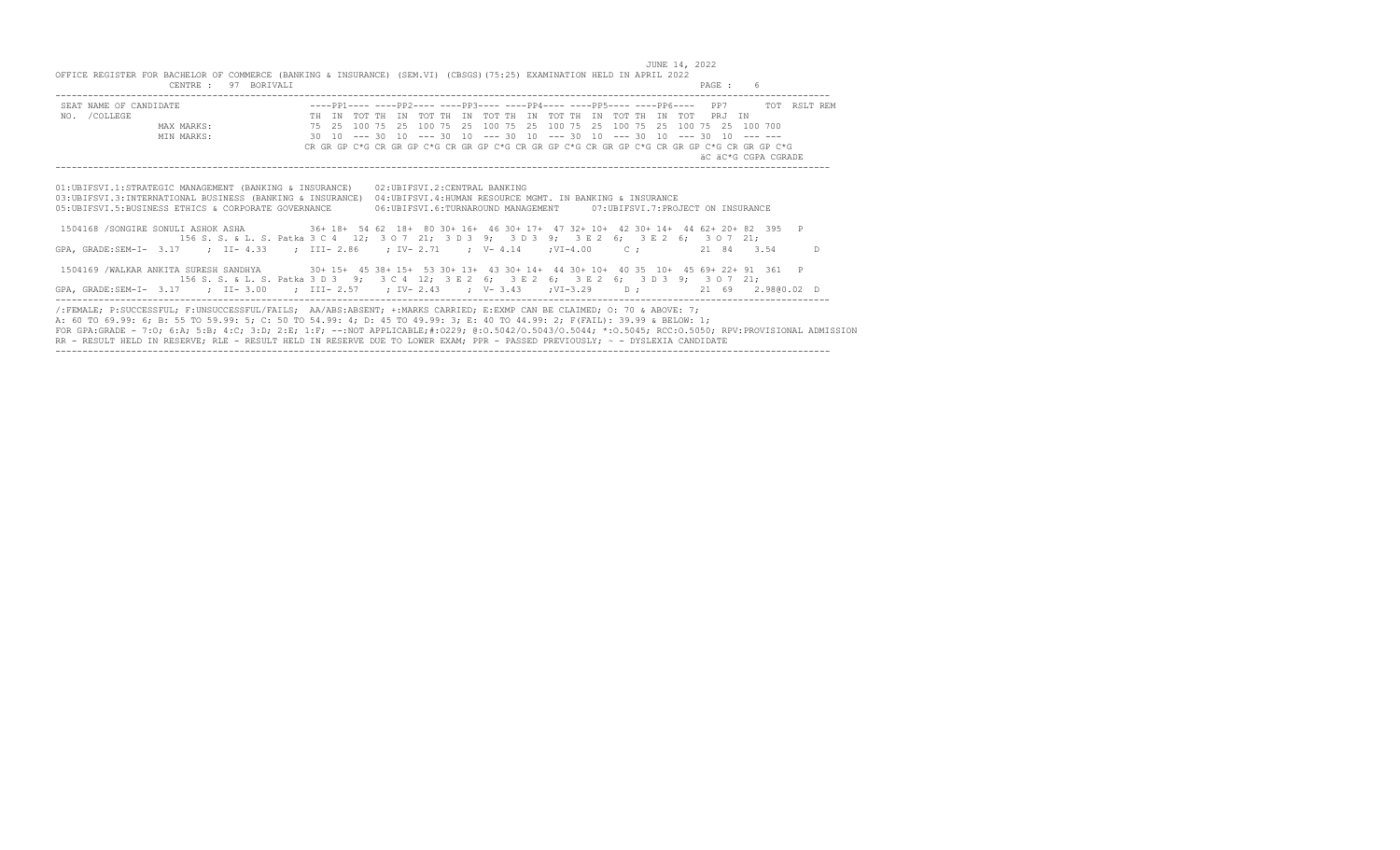JUNE 14, 2022 OFFICE REGISTER FOR BACHELOR OF COMMERCE (BANKING & INSURANCE) (SEM.VI) (CBSGS)(75:25) EXAMINATION HELD IN APRIL 2022 CENTRE : 4 GHATKOPAR PAGE : 7 -----------------------------------------------------------------------------------------------------------------------------------------------

| SEAT NAME OF CANDIDATE<br>NO. / COLLEGE<br>MAX MARKS:<br>MIN MARKS:                                                                                                                                                                                                                                                                                                                                                                                                                                                                         | TH TN |  |  |  |                                                                                              |  |  |  |  |  | TOT THE IN TOT THE IN TOT THE IN TOT THE IN TOT THE IN TOT PRJ IN<br>75   25   100   75   25   100   75   25   100   75   25   100   75   25   100   75   25   100   700<br>30 10 --- 30 10 --- 30 10 --- 30 10 --- 30 10 --- 30 10 --- 30 10 --- 30 | ----PP1---- ----PP2---- ----PP3---- ----PP4---- ----PP5---- ----PP6---- PP7 TOT RSLT REM<br>CR GR GP C*G CR GR GP C*G CR GR GP C*G CR GR GP C*G CR GR GP C*G CR GR GP C*G CR GR GP C*G<br>äC äC*G CGPA CGRADE |  |
|---------------------------------------------------------------------------------------------------------------------------------------------------------------------------------------------------------------------------------------------------------------------------------------------------------------------------------------------------------------------------------------------------------------------------------------------------------------------------------------------------------------------------------------------|-------|--|--|--|----------------------------------------------------------------------------------------------|--|--|--|--|--|------------------------------------------------------------------------------------------------------------------------------------------------------------------------------------------------------------------------------------------------------|---------------------------------------------------------------------------------------------------------------------------------------------------------------------------------------------------------------|--|
| 01: UBIFSVI.1: STRATEGIC MANAGEMENT (BANKING & INSURANCE)<br>03:UBIFSVI.3:INTERNATIONAL BUSINESS (BANKING & INSURANCE)<br>05:UBIFSVI.5:BUSINESS ETHICS & CORPORATE GOVERNANCE<br>1504170 KARANDE VAIBHAV VILAS VANDANA 30+ 20+ 50 30+ 20+ 50 44+ 21+ 65 46+ 21+ 67 36+ 21+ 57 53 21+ 74 60+ 19+ 79 442 P<br>905 Jan Seva Sangh Sanc 3 C 4 12; 3 C 4 12; 3 A 6 18; 3 A 6 18; 3 B 5 15; 3 O 7 21; 3 O 7 21;<br>GPA, GRADE:SEM-I- 3.33 ; II-2.50 ; III-2.57 ; IV-2.57 ; V-4.71 ; VI-5.57 B; 21 117 3.54                                        |       |  |  |  | 02: UBIFSVI.2: CENTRAL BANKING<br>04: UBIFSVI.4: HUMAN RESOURCE MGMT. IN BANKING & INSURANCE |  |  |  |  |  | 06:UBIFSVI.6:TURNAROUND MANAGEMENT 07:UBIFSVI.7:PROJECT ON INSURANCE                                                                                                                                                                                 |                                                                                                                                                                                                               |  |
| /:FEMALE; P:SUCCESSFUL; F:UNSUCCESSFUL/FAILS; AA/ABS:ABSENT; +:MARKS CARRIED; E:EXMP CAN BE CLAIMED; O: 70 & ABOVE: 7;<br>A: 60 TO 69.99: 6; B: 55 TO 59.99: 5; C: 50 TO 54.99: 4; D: 45 TO 49.99: 3; E: 40 TO 44.99: 2; F(FAIL): 39.99 & BELOW: 1;<br>FOR GPA:GRADE - 7:0; 6:A; 5:B; 4:C; 3:D; 2:E; 1:F; --:NOT APPLICABLE;#:0229; 0:0.5042/0.5043/0.5044; *:0.5045; RCC:0.5050; RPV:PROVISIONAL ADMISSION<br>RR - RESULT HELD IN RESERVE: RLE - RESULT HELD IN RESERVE DUE TO LOWER EXAM: PPR - PASSED PREVIOUSLY: ~ - DYSLEXIA CANDIDATE |       |  |  |  |                                                                                              |  |  |  |  |  |                                                                                                                                                                                                                                                      |                                                                                                                                                                                                               |  |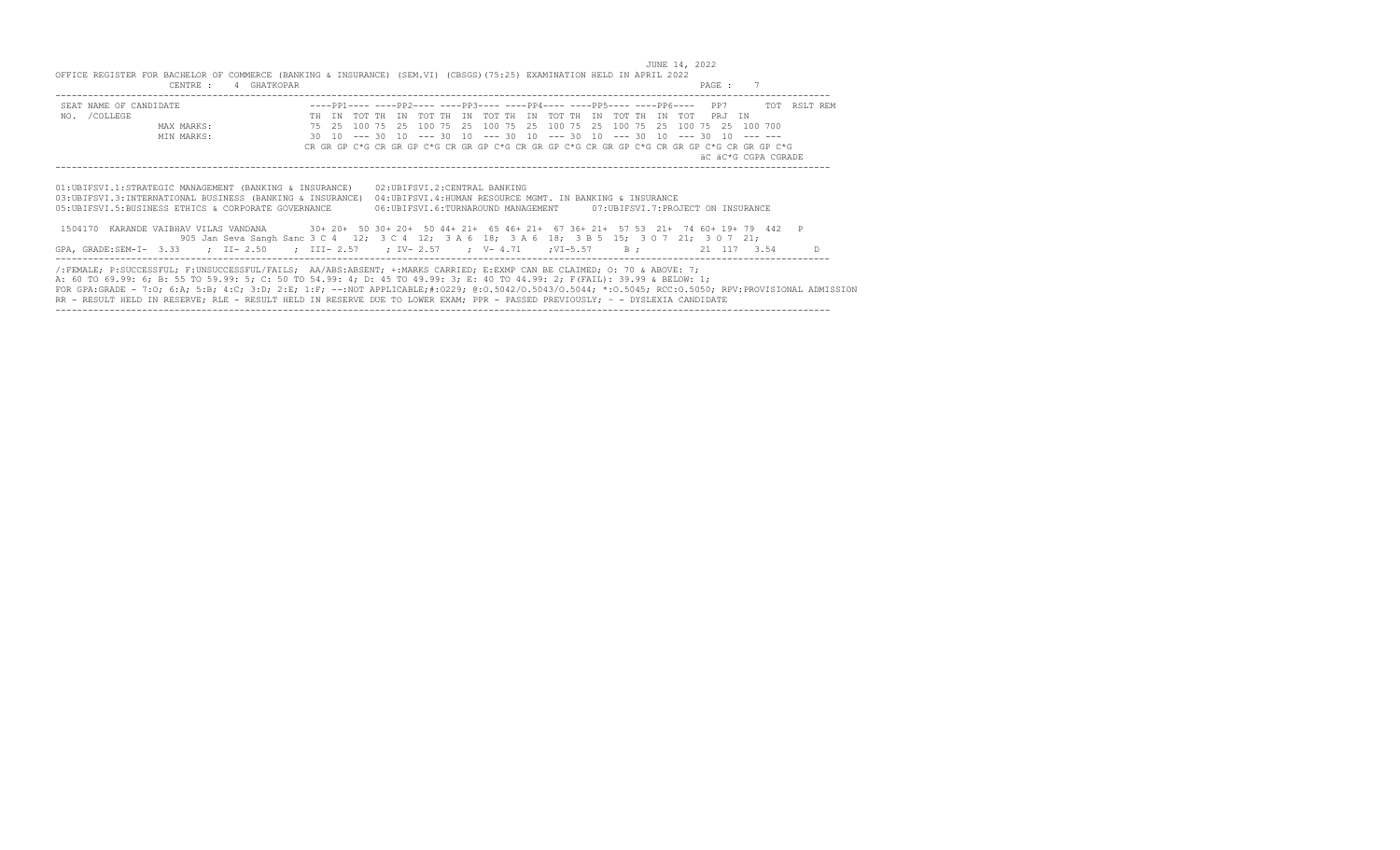JUNE 14, 2022 OFFICE REGISTER FOR BACHELOR OF COMMERCE (BANKING & INSURANCE) (SEM.VI) (CBSGS)(75:25) EXAMINATION HELD IN APRIL 2022 CENTRE : 3 ANDHERI PAGE : 8 -----------------------------------------------------------------------------------------------------------------------------------------------

| SEAT NAME OF CANDIDATE                                                                                                                               |  |  |  |  | ----PP1---- ----PP2---- ----PP3---- ----PP4---- ----PP5---- ----PP6---- PP7                                    |  |  |  |  |  |  | TOT RSLT REM                                                                               |  |
|------------------------------------------------------------------------------------------------------------------------------------------------------|--|--|--|--|----------------------------------------------------------------------------------------------------------------|--|--|--|--|--|--|--------------------------------------------------------------------------------------------|--|
| NO. / COLLEGE                                                                                                                                        |  |  |  |  | TH IN TOT TH IN TOT TH IN TOT TH IN TOT TH IN TOT TH IN TOT PRJ IN                                             |  |  |  |  |  |  |                                                                                            |  |
| MAX MARKS:                                                                                                                                           |  |  |  |  | 75    25    100    75    25    100    75    25    100    75    25    100    75    25    100    700    700    7 |  |  |  |  |  |  |                                                                                            |  |
| MIN MARKS:                                                                                                                                           |  |  |  |  | 30 10 --- 30 10 --- 30 10 --- 30 10 --- 30 10 --- 30 10 --- 30 10 --- --                                       |  |  |  |  |  |  |                                                                                            |  |
|                                                                                                                                                      |  |  |  |  |                                                                                                                |  |  |  |  |  |  | CR GR GP C*G CR GR GP C*G CR GR GP C*G CR GR GP C*G CR GR GP C*G CR GR GP C*G CR GR GP C*G |  |
|                                                                                                                                                      |  |  |  |  |                                                                                                                |  |  |  |  |  |  | äC äC*G CGPA CGRADE                                                                        |  |
|                                                                                                                                                      |  |  |  |  |                                                                                                                |  |  |  |  |  |  |                                                                                            |  |
|                                                                                                                                                      |  |  |  |  |                                                                                                                |  |  |  |  |  |  |                                                                                            |  |
| 01:UBIFSVI.1:STRATEGIC MANAGEMENT (BANKING & INSURANCE)                                                                                              |  |  |  |  | 02:UBIFSVI.2:CENTRAL BANKING                                                                                   |  |  |  |  |  |  |                                                                                            |  |
| 03: UBIFSVI.3: INTERNATIONAL BUSINESS (BANKING & INSURANCE)                                                                                          |  |  |  |  | 04: UBIFSVI.4: HUMAN RESOURCE MGMT. IN BANKING & INSURANCE                                                     |  |  |  |  |  |  |                                                                                            |  |
| 05: UBIFSVI.5: BUSINESS ETHICS & CORPORATE GOVERNANCE                                                                                                |  |  |  |  | 06:UBIFSVI.6:TURNAROUND MANAGEMENT 07:UBIFSVI.7:PROJECT ON INSURANCE                                           |  |  |  |  |  |  |                                                                                            |  |
|                                                                                                                                                      |  |  |  |  |                                                                                                                |  |  |  |  |  |  |                                                                                            |  |
| 1504171 KHANNA VISHAL ANIL SUMITRA 30+ 18+ 48 68 13+ 81 30+ 18+ 48 32+ 15+ 47 35+ 16+ 51 30+ 16+ 46 55+ 15+ 70 391 P                                 |  |  |  |  |                                                                                                                |  |  |  |  |  |  |                                                                                            |  |
| 34 Shri Chinai College 3 D 3 9; 3 0 7 21; 3 D 3 9; 3 D 3 9; 3 C 4 12; 3 D 3 9; 3 0 7 21;                                                             |  |  |  |  |                                                                                                                |  |  |  |  |  |  |                                                                                            |  |
| GPA, GRADE:SEM-I- 4.33 ; II- 5.17 ; III- 5.29 ; IV- 4.43 ; V- 4.29 ; VI-4.29 C; 21 90 4.63                                                           |  |  |  |  |                                                                                                                |  |  |  |  |  |  |                                                                                            |  |
|                                                                                                                                                      |  |  |  |  |                                                                                                                |  |  |  |  |  |  |                                                                                            |  |
| /:FEMALE; P:SUCCESSFUL; F:UNSUCCESSFUL/FAILS; AA/ABS:ABSENT; +:MARKS CARRIED; E:EXMP CAN BE CLAIMED; O: 70 & ABOVE: 7;                               |  |  |  |  |                                                                                                                |  |  |  |  |  |  |                                                                                            |  |
| A: 60 TO 69.99: 6; B: 55 TO 59.99: 5; C: 50 TO 54.99: 4; D: 45 TO 49.99: 3; E: 40 TO 44.99: 2; F(FAIL): 39.99 & BELOW: 1;                            |  |  |  |  |                                                                                                                |  |  |  |  |  |  |                                                                                            |  |
| FOR GPA:GRADE - 7:0; 6:A; 5:B; 4:C; 3:D; 2:E; 1:F; --:NOT APPLICABLE;#:0229; 0:0.5042/0.5043/0.5044; *:0.5045; RCC:0.5050; RPV:PROVISIONAL ADMISSION |  |  |  |  |                                                                                                                |  |  |  |  |  |  |                                                                                            |  |
| RR - RESULT HELD IN RESERVE; RLE - RESULT HELD IN RESERVE DUE TO LOWER EXAM; PPR - PASSED PREVIOUSLY; ~ - DYSLEXIA CANDIDATE                         |  |  |  |  |                                                                                                                |  |  |  |  |  |  |                                                                                            |  |
|                                                                                                                                                      |  |  |  |  |                                                                                                                |  |  |  |  |  |  |                                                                                            |  |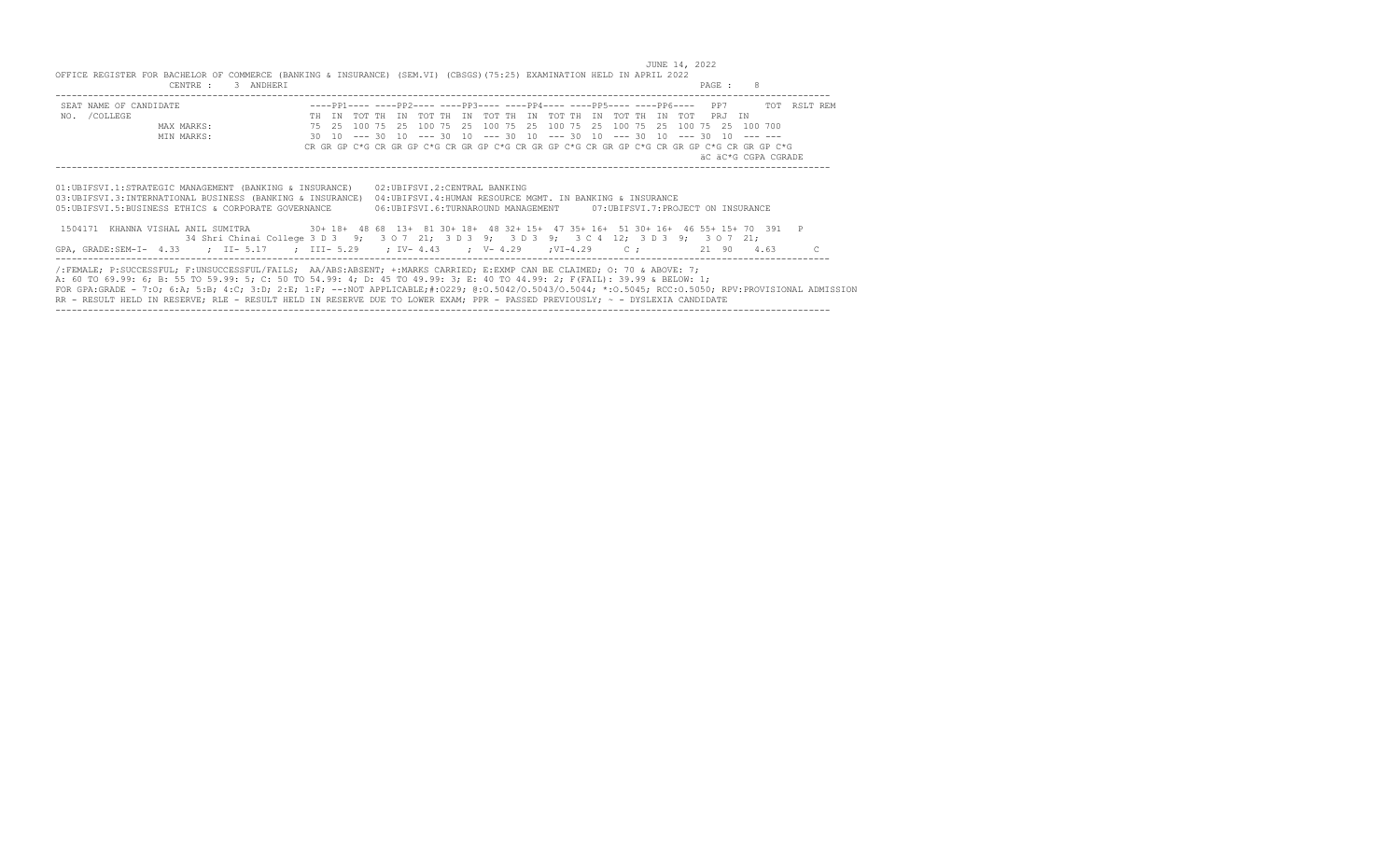JUNE 14, 2022

| OFFICE REGISTER FOR BACHELOR OF COMMERCE (BANKING & INSURANCE) (SEM.VI) (CBSGS) (75:25) EXAMINATION HELD IN APRIL 2022<br>CENTRE: 17 CHIPLUN                                                                                                                                                                                                     |  |     | PAGE: 9                                                                                                                                                                                                                                                                                                                                                   |
|--------------------------------------------------------------------------------------------------------------------------------------------------------------------------------------------------------------------------------------------------------------------------------------------------------------------------------------------------|--|-----|-----------------------------------------------------------------------------------------------------------------------------------------------------------------------------------------------------------------------------------------------------------------------------------------------------------------------------------------------------------|
| SEAT NAME OF CANDIDATE $---PP1------PP2------PP3------PP4------PP5------PP5------PP6--- PP6--- PP7$ PP7 TOT RSLT REM<br>NO. / COLLEGE                                                                                                                                                                                                            |  |     | 1991 - 1992 - 1994 - 1994 - 1994 - 1994 - 1994 - 1994 - 1994 - 1994 - 1994 - 1994 - 1994 - 1994 - 1994 - 1994<br>1994 - 1995 - 1996 - 1997 - 1997 - 1997 - 1998 - 1999 - 1999 - 1999 - 1999 - 1999 - 1999 - 1999 - 1999 - 1999<br>19<br>CR GR GP C*G CR GR GP C*G CR GR GP C*G CR GR GP C*G CR GR GP C*G CR GR GP C*G CR GR GP C*G<br>äC äC*G CGPA CGRADE |
| 01:UBIFSVI.1:STRATEGIC MANAGEMENT (BANKING & INSURANCE) 02:UBIFSVI.2:CENTRAL BANKING<br>03: UBIFSVI.3: INTERNATIONAL BUSINESS (BANKING & INSURANCE) 04: UBIFSVI.4: HUMAN RESOURCE MGMT. IN BANKING & INSURANCE<br>05: UBIFSVI.5: BUSINESS ETHICS & CORPORATE GOVERNANCE 06: UBIFSVI.6: TURNAROUND MANAGEMENT 07: UBIFSVI.7: PROJECT ON INSURANCE |  |     |                                                                                                                                                                                                                                                                                                                                                           |
| 1504172 JANGAM SWAPNIL JANARDAN SHOBHA 38 13 51 62 14 76 51 13 64 41 14 55 53 14 67 42 15 57 48 15 63 433 P<br>980 Gurukul College                                                                                                                                                                                                               |  | 8.S | $\overline{a}$ and $\overline{a}$ and $\overline{a}$ and $\overline{a}$ and $\overline{a}$ and $\overline{a}$ and $\overline{a}$ and $\overline{a}$ and $\overline{a}$ and $\overline{a}$ and $\overline{a}$ and $\overline{a}$ and $\overline{a}$ and $\overline{a}$ and $\overline{a}$ and $\overline{a}$ and $\overline{a}$ and                        |
| GPA, GRADE:SEM-I- 4.17 ; II- 4.00 ; III- 2.00 ; IV- 2.00 ; V- 4.29 ; VI-5.71 B; 21 120 3.70 D                                                                                                                                                                                                                                                    |  |     | 3 C 4 12; 3 O 7 21; 3 A 6 18; 3 B 5 15; 3 O 7 21; 3 B 5 15; 3 A 6 18;                                                                                                                                                                                                                                                                                     |
| 1504173 KOLAMBEKAR PRANALI RAMESH RESHMA 39 12 51 56 15 71 62 14 76 39 15 54 34 15 49 32 14 46 42 17 59 406 P                                                                                                                                                                                                                                    |  |     | 980 Gurukul College 3 C 4 12; 3 0 7 21; 3 0 7 21; 3 C 4 12; 3 D 3 9; 3 D 3 9; 3 B 5 15;                                                                                                                                                                                                                                                                   |
| GPA, GRADE:SEM-I- 2.50 ; II- 3.17 ; III- 2.29 ; IV- 5.43 ; V- 4.86 ; VI-4.71 C; 21 99 3.83 D                                                                                                                                                                                                                                                     |  |     |                                                                                                                                                                                                                                                                                                                                                           |
| 1504174 TAMBE TRISHALI SHARAD SHARYU 39 14 53 41 14 55 50 15 65 37 14 51 32 13 45 33 13 46 46 16 62 377 P<br>GPA, GRADE:SEM-I- 4.67 ; II-2.83 ; III-2.00 ; IV-2.14 ; V-3.57 ; VI-4.43 C; 21 93 3.27 D                                                                                                                                            |  |     | 980 Gurukul College 3 C 4 12; 3 B 5 15; 3 A 6 18; 3 C 4 12; 3 D 3 9; 3 D 3 9; 3 A 6 18;                                                                                                                                                                                                                                                                   |
| /:FEMALE: P:SUCCESSFUL: F:UNSUCCESSFUL/FAILS: AA/ABS:ABSENT: +:MARKS CARRIED: E:EXMP CAN BE CLAIMED: 0: 70 & ABOVE: 7:<br>A: 60 TO 69.99: 6; B: 55 TO 59.99: 5; C: 50 TO 54.99: 4; D: 45 TO 49.99: 3; E: 40 TO 44.99: 2; F(FAIL): 39.99 & BELOW: 1;                                                                                              |  |     | a sa mga barangay na mga bayang nagalang na mga barang na magaalaysay na magaalaysay na magaalaysay na mga bar                                                                                                                                                                                                                                            |

A: 60 TO 69.99: 6; B: 55 TO 59.99: 5; C: 50 TO 54.99: 4; D: 45 TO 49.99: 3; E: 40 TO 44.99: 2; F(FAIL): 39.99 & BELOW: 1;<br>FOR GPA:GRADE - 7:O; 6:A; 5:B; 4:C; 3:D; 2:E; 1:F; --:NOT APPLICABLE;#:O229; @:O.5042/O.5043/O.5044; -----------------------------------------------------------------------------------------------------------------------------------------------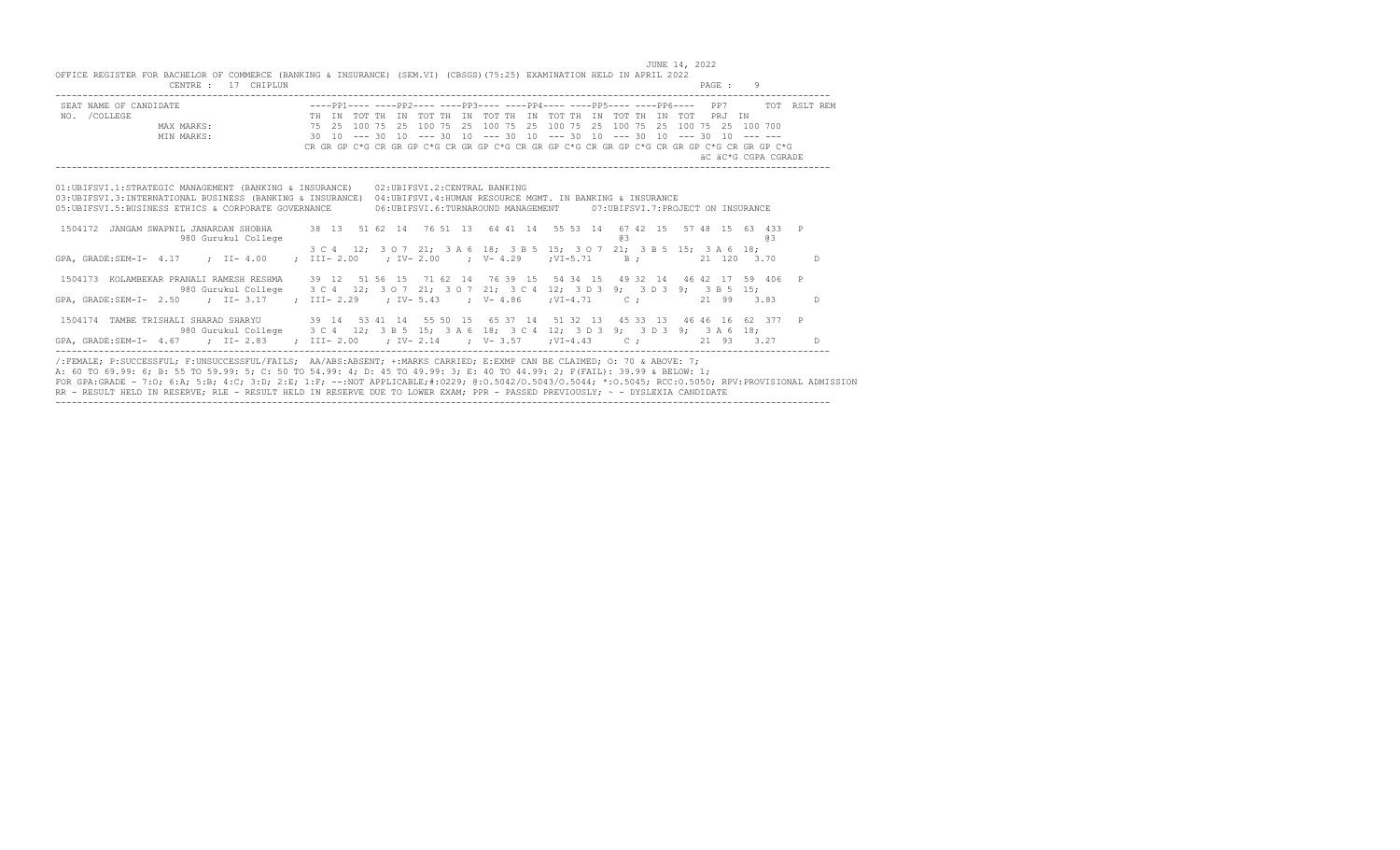JUNE 14, 2022 OFFICE REGISTER FOR BACHELOR OF COMMERCE (BANKING & INSURANCE) (SEM.VI) (CBSGS)(75:25) EXAMINATION HELD IN APRIL 2022 CENTRE : 4 GHATKOPAR PAGE : 10 ----------------------------------------------------------------------------------------------------------------------------------------------- SEAT NAME OF CANDIDATE ----PP1---- ----PP2---- ----PP3---- ----PP4---- ----PP5---- ----PP6---- PP7 TOT RSLT REM<br>
MAX MARKS: THE IN TOT THE IN TOT THE IN TOT THE IN TOT THE IN TOT THE IN TOT THE IN TOT THE IN TOT PRJ IN<br>
M

| 01: UBIFSVI.1: STRATEGIC MANAGEMENT (BANKING & INSURANCE)<br>03: UBIFSVI.3: INTERNATIONAL BUSINESS (BANKING & INSURANCE)<br>05:UBIFSVI.5:BUSINESS ETHICS & CORPORATE GOVERNANCE | 02: UBIFSVI.2: CENTRAL BANKING<br>04: UBIFSVI.4: HUMAN RESOURCE MGMT. IN BANKING & INSURANCE<br>06:UBIFSVI.6:TURNAROUND MANAGEMENT 07:UBIFSVI.7:PROJECT ON INSURANCE                                                                                                                                                                                                                                                                                                                                                                        |
|---------------------------------------------------------------------------------------------------------------------------------------------------------------------------------|---------------------------------------------------------------------------------------------------------------------------------------------------------------------------------------------------------------------------------------------------------------------------------------------------------------------------------------------------------------------------------------------------------------------------------------------------------------------------------------------------------------------------------------------|
|                                                                                                                                                                                 | 1504175 SONAWANE AJINKYA RAJENDRA SARIKA 30+14+4448 18+6661 12+7341 17+5864 10+7448 16+6430+16+46 425 PRLE<br>556 Dnyan Prasarak Shik 3 E 2 6; 3 A 6 18; 3 O 7 21; 3 B 5 15; 3 O 7 21; 3 A 6 18; 3 D 3 9;                                                                                                                                                                                                                                                                                                                                   |
|                                                                                                                                                                                 | GPA, GRADE:SEM-I- 2.50 ; II-2.83 ; III-0.00 ; IV-0.00 ; V-3.14 ;VI-5.14 B; 21 108 0.00                                                                                                                                                                                                                                                                                                                                                                                                                                                      |
|                                                                                                                                                                                 | /:FEMALE: P:SUCCESSFUL: F:UNSUCCESSFUL/FAILS: AA/ABS:ABSENT: +:MARKS CARRIED: E:EXMP CAN BE CLAIMED: 0: 70 & ABOVE: 7:<br>A: 60 TO 69.99: 6; B: 55 TO 59.99: 5; C: 50 TO 54.99: 4; D: 45 TO 49.99: 3; E: 40 TO 44.99: 2; F(FAIL): 39.99 & BELOW: 1;<br>FOR GPA:GRADE - 7:0; 6:A; 5:B; 4:C; 3:D; 2:E; 1:F; --:NOT APPLICABLE;#:0229; 0:0.5042/0.5043/0.5044; *:0.5045; RCC:0.5050; RPV:PROVISIONAL ADMISSION<br>RR - RESULT HELD IN RESERVE; RLE - RESULT HELD IN RESERVE DUE TO LOWER EXAM; PPR - PASSED PREVIOUSLY; ~ - DYSLEXIA CANDIDATE |

-----------------------------------------------------------------------------------------------------------------------------------------------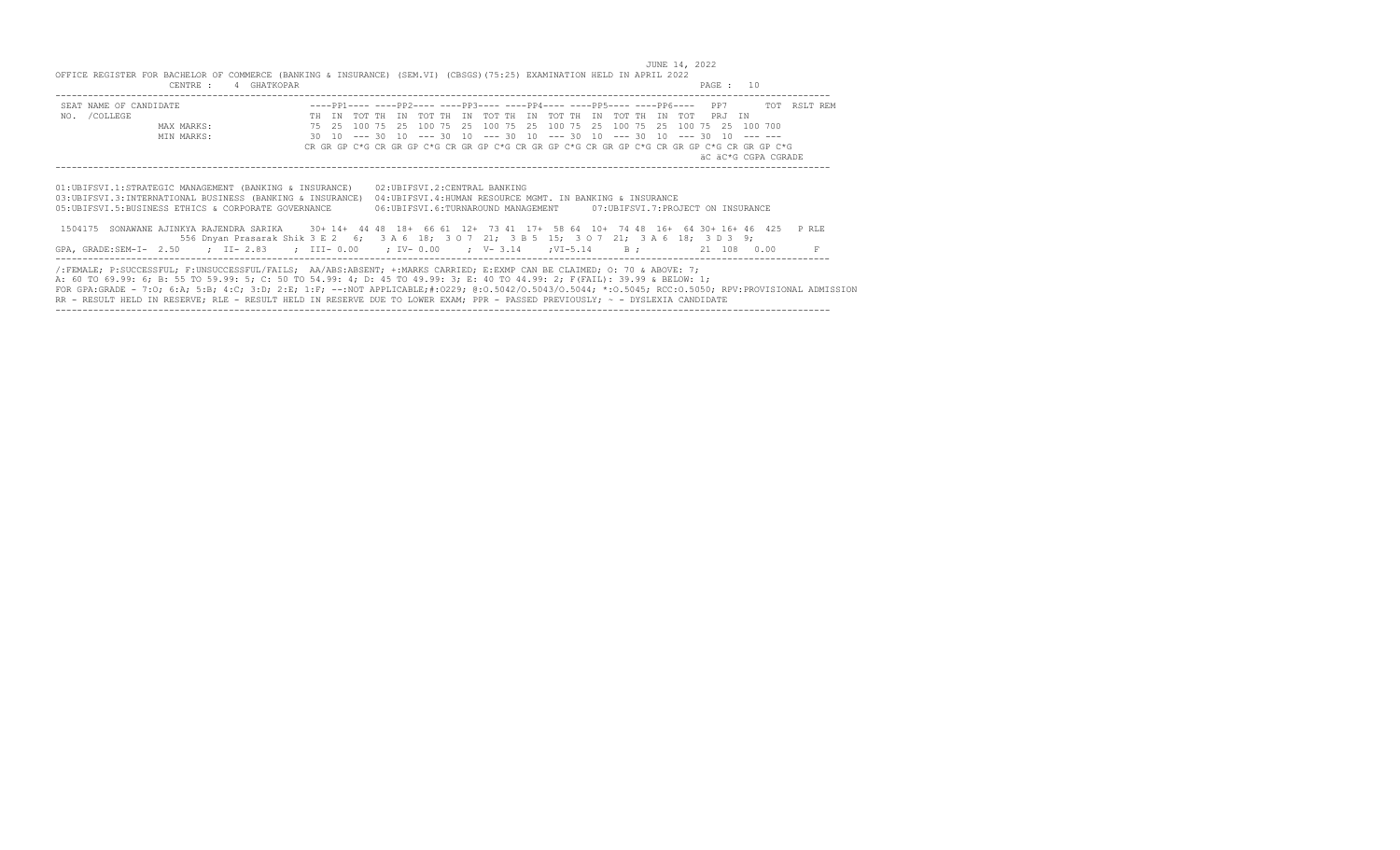JUNE 14, 2022 OFFICE REGISTER FOR BACHELOR OF COMMERCE (BANKING & INSURANCE) (SEM.VI) (CBSGS)(75:25) EXAMINATION HELD IN APRIL 2022 CENTRE : 8 DOMBIVLI PAGE : 11 ----------------------------------------------------------------------------------------------------------------------------------------------- SEAT NAME OF CANDIDATE ----PP1---- ----PP2---- ----PP3---- ----PP4---- ----PP5---- ----PP6---- PP7 TOT RSLT REM NO. /COLLEGE TH IN TOT TH IN TOT TH IN TOT TH IN TOT TH IN TOT TH IN TOT PRJ IN

| NO. / COLLEGE |                                                                                                                                                      |       |             |      | TO TOT THE IN TOT THE IN TOT THE IN TOT THE IN TOT THE IN TOT                              |      |                                                                         |  |  |  |            |                     |  |
|---------------|------------------------------------------------------------------------------------------------------------------------------------------------------|-------|-------------|------|--------------------------------------------------------------------------------------------|------|-------------------------------------------------------------------------|--|--|--|------------|---------------------|--|
|               | MAX MARKS:                                                                                                                                           | 75 25 | 100 75      | - 25 | 100 75                                                                                     | - 25 | 100 75 25 100 75 25 100 75 25 100 75 25 100 700                         |  |  |  |            |                     |  |
|               | MIN MARKS:                                                                                                                                           | 30 10 | $--- 30 10$ |      |                                                                                            |      | $--- 30 10 --- 30 10 --- 30 10 --- 30 10 --- 30 10 --- 30 10 --- 30 10$ |  |  |  |            |                     |  |
|               |                                                                                                                                                      |       |             |      | CR GR GP C*G CR GR GP C*G CR GR GP C*G CR GR GP C*G CR GR GP C*G CR GR GP C*G CR GR GP C*G |      |                                                                         |  |  |  |            |                     |  |
|               |                                                                                                                                                      |       |             |      |                                                                                            |      |                                                                         |  |  |  |            | äC äC*G CGPA CGRADE |  |
|               |                                                                                                                                                      |       |             |      |                                                                                            |      |                                                                         |  |  |  |            |                     |  |
|               |                                                                                                                                                      |       |             |      |                                                                                            |      |                                                                         |  |  |  |            |                     |  |
|               | 01: UBIFSVI.1: STRATEGIC MANAGEMENT (BANKING & INSURANCE)                                                                                            |       |             |      | 02: UBIFSVI.2: CENTRAL BANKING                                                             |      |                                                                         |  |  |  |            |                     |  |
|               | 03: UBIFSVI.3: INTERNATIONAL BUSINESS (BANKING & INSURANCE)                                                                                          |       |             |      | 04: UBIFSVI.4: HUMAN RESOURCE MGMT. IN BANKING & INSURANCE                                 |      |                                                                         |  |  |  |            |                     |  |
|               | 05:UBIFSVI.5:BUSINESS ETHICS & CORPORATE GOVERNANCE                                                                                                  |       |             |      | 06:UBIFSVI.6:TURNAROUND MANAGEMENT 07:UBIFSVI.7:PROJECT ON INSURANCE                       |      |                                                                         |  |  |  |            |                     |  |
|               |                                                                                                                                                      |       |             |      |                                                                                            |      |                                                                         |  |  |  |            |                     |  |
|               | 1504176 /JADHAV RIDDHI BAJARNG KAMAL 48 10+ 58 47 11+ 58 30+ 11+ 41 32+ 12+ 44 39+ 13+ 52 35+ 14+ 49 50+ 15+ 65 367 P                                |       |             |      |                                                                                            |      |                                                                         |  |  |  |            |                     |  |
|               | 493 Thane Zilla Agri Sh 3 B 5 15; 3 B 5 15; 3 E 2 6; 3 E 2 6; 3 C 4 12; 3 D 3 9; 3 A 6 18;                                                           |       |             |      |                                                                                            |      |                                                                         |  |  |  |            |                     |  |
|               | GPA, GRADE:SEM-I- 3.83 ; II-3.67 ; III-2.71 ; IV-3.29 ; V-4.00 ; VI-3.86 D;                                                                          |       |             |      |                                                                                            |      |                                                                         |  |  |  | 21 81 3.56 |                     |  |
|               |                                                                                                                                                      |       |             |      |                                                                                            |      |                                                                         |  |  |  |            |                     |  |
|               | /:FEMALE; P:SUCCESSFUL; F:UNSUCCESSFUL/FAILS; AA/ABS:ABSENT; +:MARKS CARRIED; E:EXMP CAN BE CLAIMED; O: 70 & ABOVE: 7;                               |       |             |      |                                                                                            |      |                                                                         |  |  |  |            |                     |  |
|               |                                                                                                                                                      |       |             |      |                                                                                            |      |                                                                         |  |  |  |            |                     |  |
|               | A: 60 TO 69.99: 6; B: 55 TO 59.99: 5; C: 50 TO 54.99: 4; D: 45 TO 49.99: 3; E: 40 TO 44.99: 2; F(FAIL): 39.99 & BELOW: 1;                            |       |             |      |                                                                                            |      |                                                                         |  |  |  |            |                     |  |
|               | FOR GPA:GRADE - 7:0; 6:A; 5:B; 4:C; 3:D; 2:E; 1:F; --:NOT APPLICABLE;#:0229; 0:0.5042/0.5043/0.5044; *:0.5045; RCC:0.5050; RPV:PROVISIONAL ADMISSION |       |             |      |                                                                                            |      |                                                                         |  |  |  |            |                     |  |
|               | RR - RESULT HELD IN RESERVE; RLE - RESULT HELD IN RESERVE DUE TO LOWER EXAM; PPR - PASSED PREVIOUSLY; ~ - DYSLEXIA CANDIDATE                         |       |             |      |                                                                                            |      |                                                                         |  |  |  |            |                     |  |

-----------------------------------------------------------------------------------------------------------------------------------------------